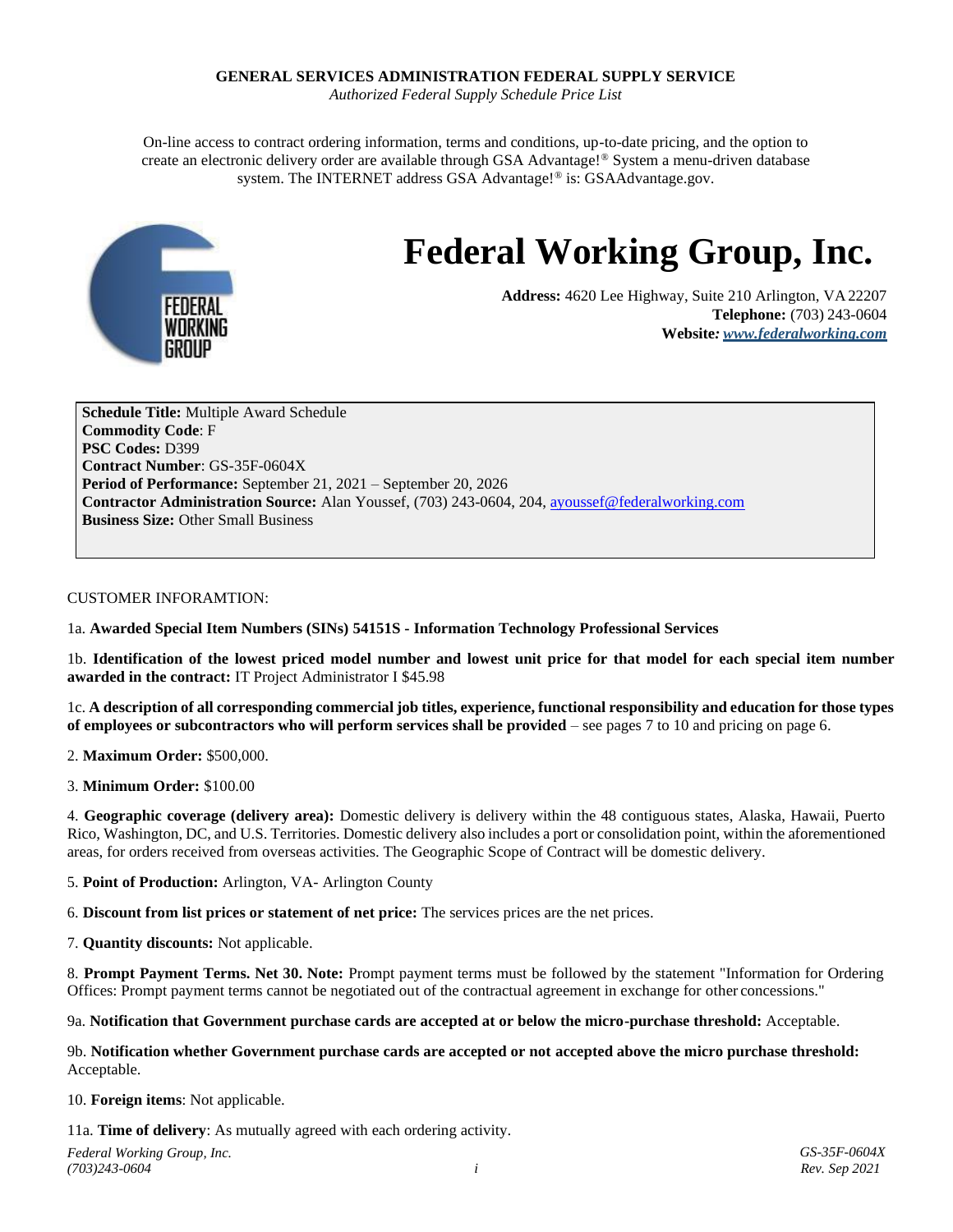11b. **Expedited Delivery:** As mutually agreed with each ordering activity.

11c. **Overnight and 2-day delivery.** As mutually agreed with each ordering activity.

11d. **Urgent Requirements:** The Contractor will note in its price list the "Urgent Requirements" clause of its contract and advise agencies that they can also contact the Contractor's representative to affect a faster delivery.

12. **F.O.B. Point**: Destination.

13a. **Ordering Address**: 4620 Lee Highway, Suite 210 Arlington, VA 22207.

13b. **Ordering Procedures**: For supplies and services, the ordering procedures, information on Blanket Purchase Agreements (BPA's) are found in Federal Acquisition Regulation (FAR) 8.405-3.

14. **Payment address**: 4620 Lee Highway, Suite 210 Arlington, VA 22207.

15. **Warranty provision**: Workmanlike manner.

16. **Export packing charges**: Not applicable.

17. **Terms and conditions of Government purchase card acceptance (any thresholds above the micro-purchase level):** None.

18. **Terms and conditions of rental, maintenance, and repair:** Not applicable.

19. **Terms and conditions of installation:** Not applicable.

20. Terms and conditions of repair parts indicating date of parts price lists and any discounts from list prices: Not applicable.

20a. **Terms and conditions for any other services:** None.

21. **List of service and distribution points:** 4620 Lee Highway, Suite 210, Arlington, VA 22207.

22. **List of participating dealers:** None.

23. **Preventive maintenance:** Not applicable.

24a. **Special attributes such as environmental attributes (e.g., recycled content, energy efficiency, and/or reduced pollutants):** Not applicable.

24b. **Section 508 compliance information is available on Electronic and Information Technology (EIT) supplies and services and show where full details can be found:** Not Applicable. The FWG standards can be found at[: www.Section508.gov/.](http://www.section508.gov/)

25. **Data Universal Number System (DUNS) number:** 16-1745823.

26. **Notification regarding registration in Beta System for Award Management (SAM) database:** Yes.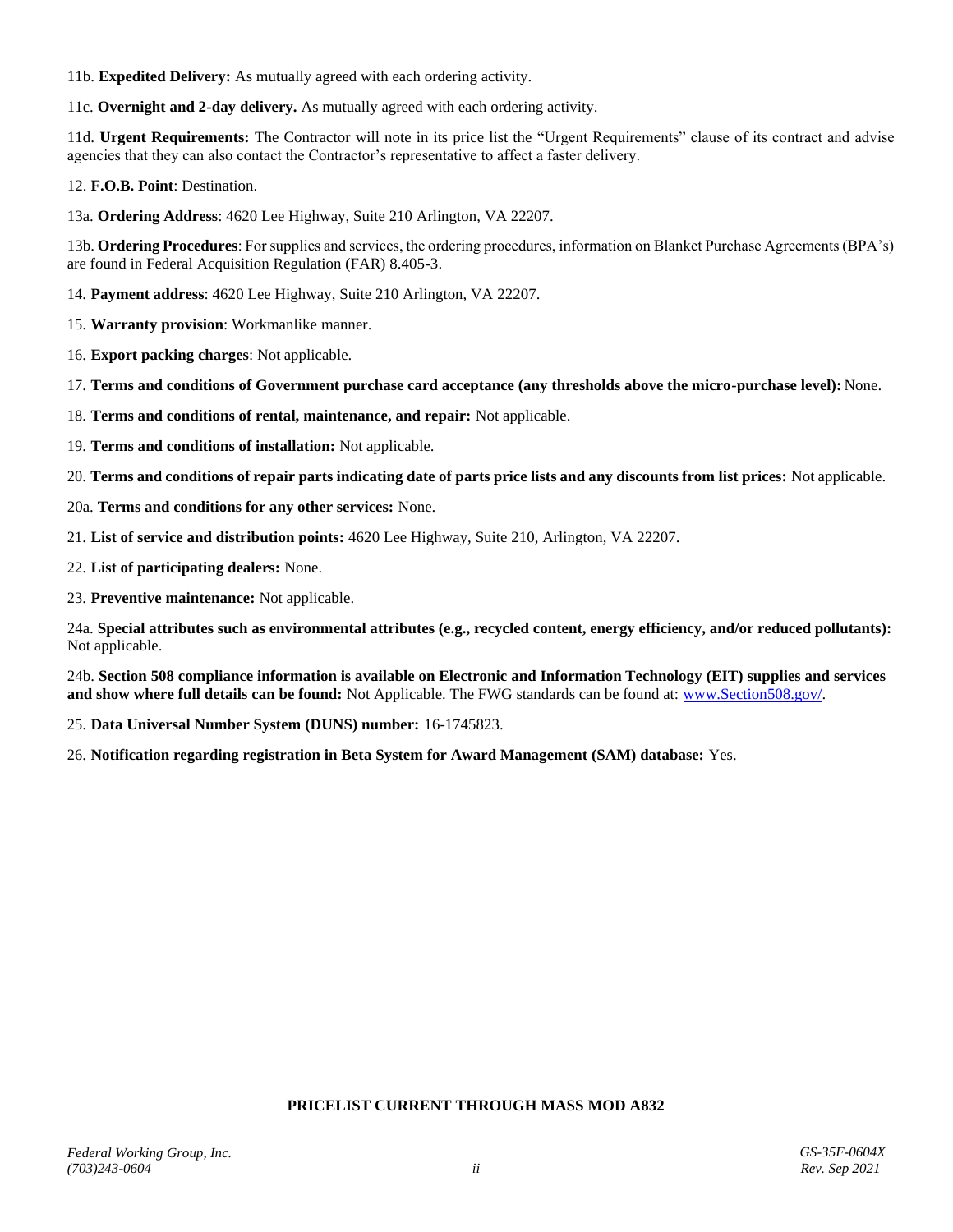# **Table of Contents**

| <b>Item</b>                                                                                                   | Page |
|---------------------------------------------------------------------------------------------------------------|------|
| <b>Federal Working Group Corporate Overview</b>                                                               |      |
| <b>Terms and Conditions Applicable to Information Technology</b><br><b>Professional Services (SIN) 54151S</b> |      |
| <b>Authorized Information Technology Schedule Pricelist</b>                                                   |      |
| <b>Information Technology Labor Category Descriptions</b>                                                     | 7-10 |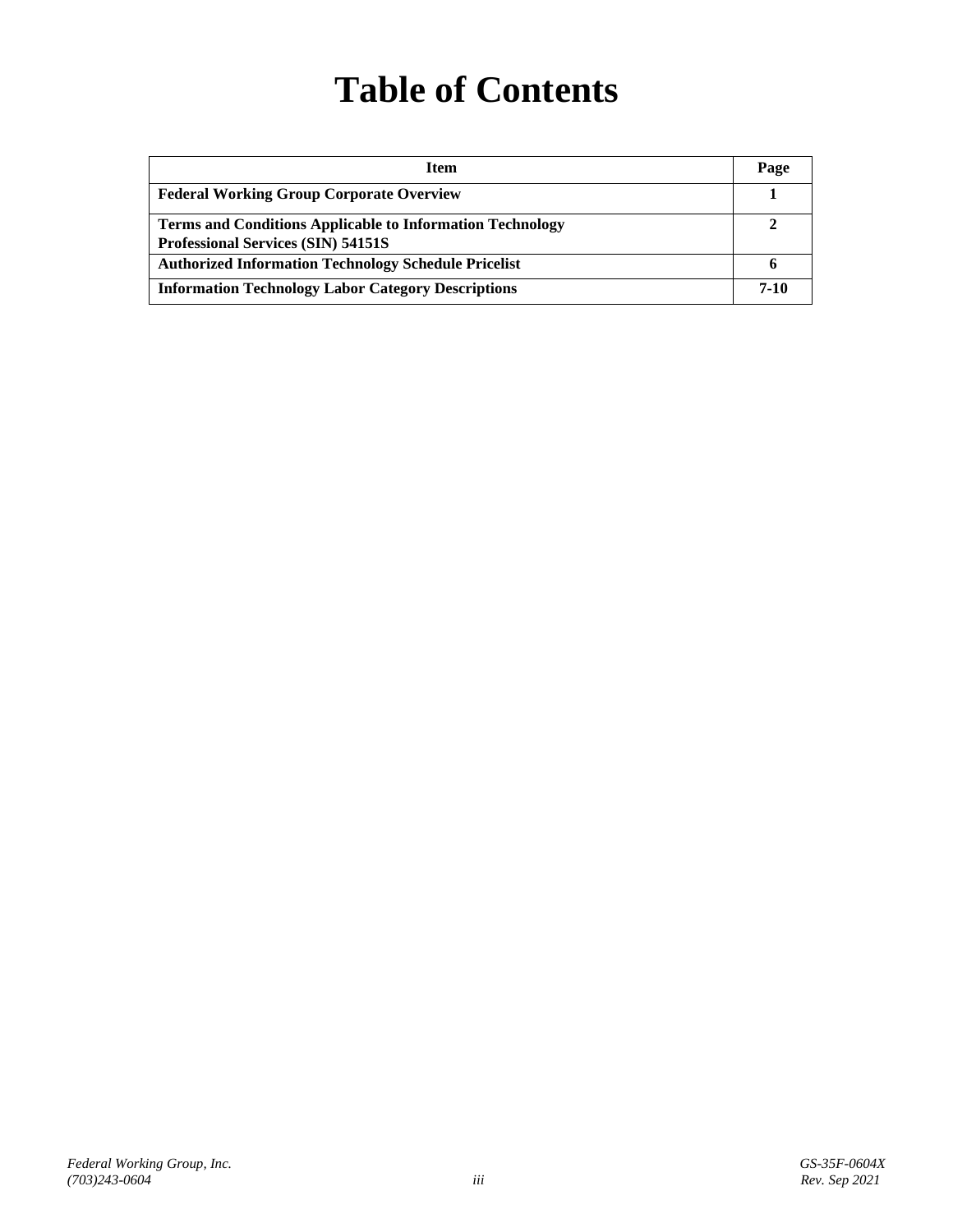### **FEDERAL WORKING GROUP, INC. CORPORATE OVERVIEW**

Federal Working Group, Inc. provides high quality, specialized IT solutions to commercial and government clients. Federal Working Group's core business competencies include:

| <b>FEDERAL WORKING GROUP'S CORE BUSINESS COMPETENCIES</b>               |                                           |  |  |
|-------------------------------------------------------------------------|-------------------------------------------|--|--|
| Information Center, Network, and Computer<br><b>Facility Management</b> | Data Center Management and Transformation |  |  |
| <b>Enterprise Architecture</b>                                          | IT Program and Project Management Support |  |  |
| Disaster Recovery and Co-Op Services                                    | IT Security, Strategy and Operations      |  |  |
| Security testing, evaluation and<br>infrastructure                      | Compliance Strategy and Support           |  |  |

#### Federal Working Group maintains a diverse customer base, including the following organizations: **FEDERAL GOVERNMENT**

- Departments of Commerce, Treasury, Justice, Homeland Security, Transportation, and Veterans Affairs
- Environmental Protection Agency
- Federal Communications Commission
- National Institutes of Health

#### **COMMERCIAL CUSTOMERS**

• IBM, Booz Allen Hamilton, Lockheed Martin, SAIC, SRA, and Deloitte

Federal Working Group is a Virginia-based small business providing a broad range of IT project management solutions to Federal agencies and their prime contractors. As a trusted partner to our customers, we develop and implement mission-oriented solutions and management approaches that help organizations achieve measurable progress towards important objectives. Federal Working Group is dedicated to providing our customers with best-in-class services, leading to high satisfaction levels.Since our inception, we have achieved success based upon four key cornerstones:

- **Customer Focus** We are committed to fulfilling our commitments and delivering practical, effective solutions to real-world challenges.
- **High Performance Professionals -** We leverage diverse and flexible strategies to recruit and engage full- and part-time multi-discipline employees, consultants, and subcontractors in a collaborative approach to supporting customer requirements. This gives Federal Working Group access to a broad base of skills and specialties to the benefit of our clients starting on day one of our projects.
- **Communication and Feedback –** We listen to our customers and ensure that we thoroughly understand project requirements and customer preferences, and then communicate with them throughout project planning and implementation. We take the time to assess the unique organizational and mission characteristics of each of our clients so that our approaches and solutions are effective within that context.
- **Commitment to Quality and Process Improvement -** Our approach to providing high quality services and process improvement is based on selective application of management best practice frameworks (such as PMBOK, ISO, ITIL, and CMMI) as relevant to the size, scope, risk, and complexity of the project and in consort with our client's own processes, preferences, and ITlifecycle.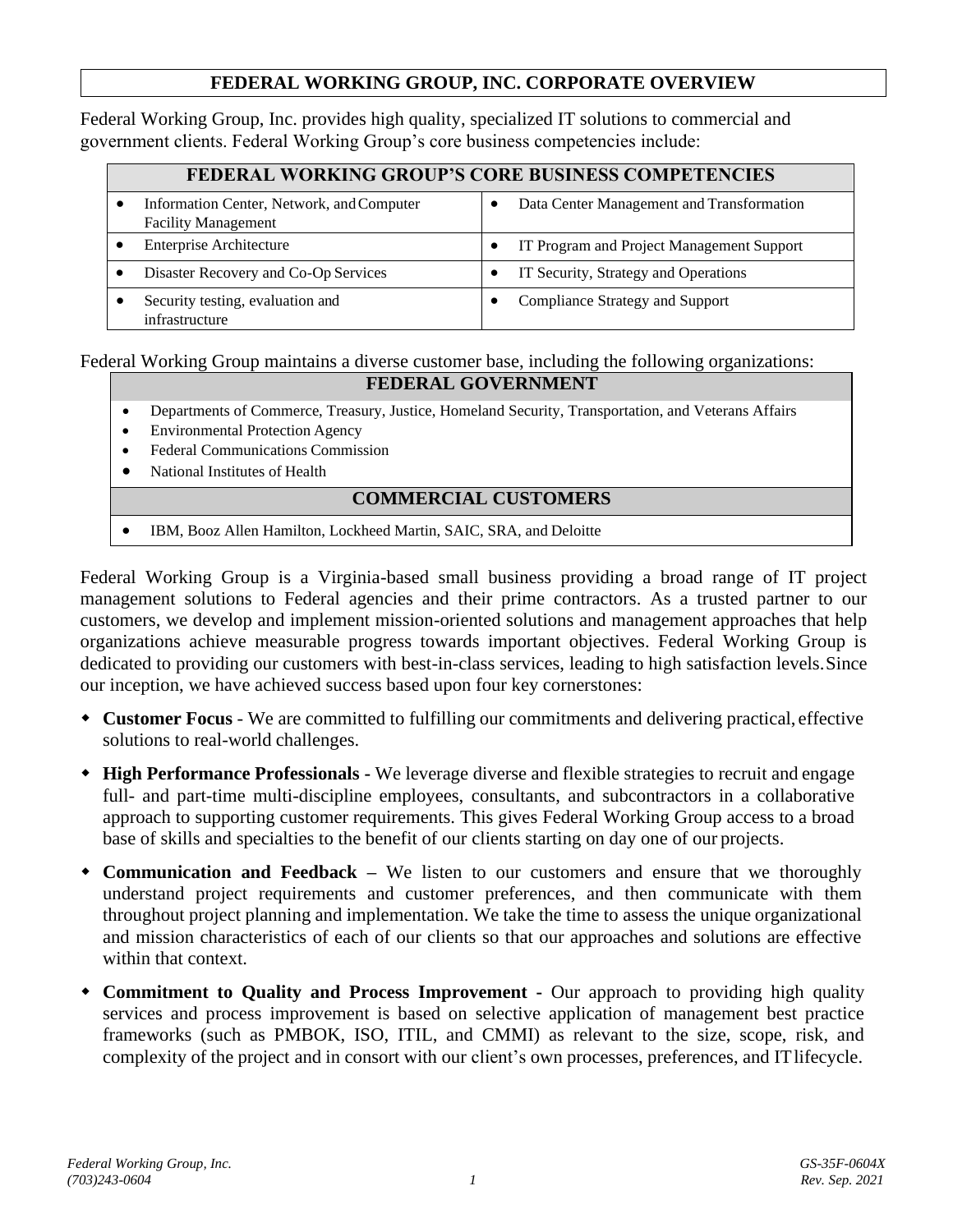#### **TERMS AND CONDITIONS APPLICABLE TO INFORMATION TECHNOLOGY (IT) PROFESSIONAL SERVICES (SIN) 54151S**

## **1. SCOPE**

- (a) The prices, terms and conditions stated under Special Item Number 54151S Information Technology Professional Services apply exclusively to IT Professional Services within the scope of this Information Technology Schedule.
- (b) The Contractor shall provide services at the Contractor's facility and/or at the ordering activity location, as agreed to by the Contractor and the ordering activity.

#### **2. PERFORMANCE INCENTIVES I-FSS-60 Performance Incentives (April 2000)**

- (a) Performance incentives may be agreed upon between the Contractor and the ordering activityon individual fixed price orders or Blanket Purchase Agreements under this contract.
- (b) The ordering activity must establish a maximum performance incentive price for the services and/or total solutions on individual orders or Blanket Purchase Agreements.
- (c) Incentives should be designed to relate results achieved by the contractor to specified targets. To the maximum extent practicable, ordering activities shall consider establishing incentives where performance is critical to the ordering activity's mission and incentives are likely to motivate the contractor. Incentives shall be based on objectively measurable tasks.

### **3. ORDER**

- (a) Agencies may use written orders, EDI orders, blanket purchase agreements, individual purchase orders, or task orders for ordering services under this contract. Blanket Purchase Agreementsshall not extend beyond the end of the contract period; all services and delivery shall be made and the contract terms and conditions shall continue in effect until the completion of the order. Orders for tasks which extend beyond the fiscal year for which funds are available shall include FAR 52.232- 19 (Deviation – May 2003) Availability of Funds for the Next Fiscal Year. The purchase order shall specify the availability of funds and the period for which funds are available.
- (b) All task orders are subject to the terms and conditions of the contract. In the event of conflict between a task order and the contract, the contract will take precedence.

#### **4. PERFORMANCE OF SERVICES**

- (a) The Contractor shall commence performance of services on the date agreed to by theContractor and the ordering activity.
- (b) The Contractor agrees to render services only during normal working hours, unless otherwise agreed to by the Contractor and the ordering activity.
- (c) The ordering activity should include the criteria for satisfactory completion for each task in the Statement of Work or Delivery Order. Services shall be completed in a good and workmanlike manner.
- (d) Any Contractor travel required in the performance of IT Services must comply with the Federal Travel Regulation or Joint Travel Regulations, as applicable, in effect on the date(s) the travel is performed. Established Federal Government per diem rates will apply to all Contractor travel. Contractors cannot use GSA city pair contracts.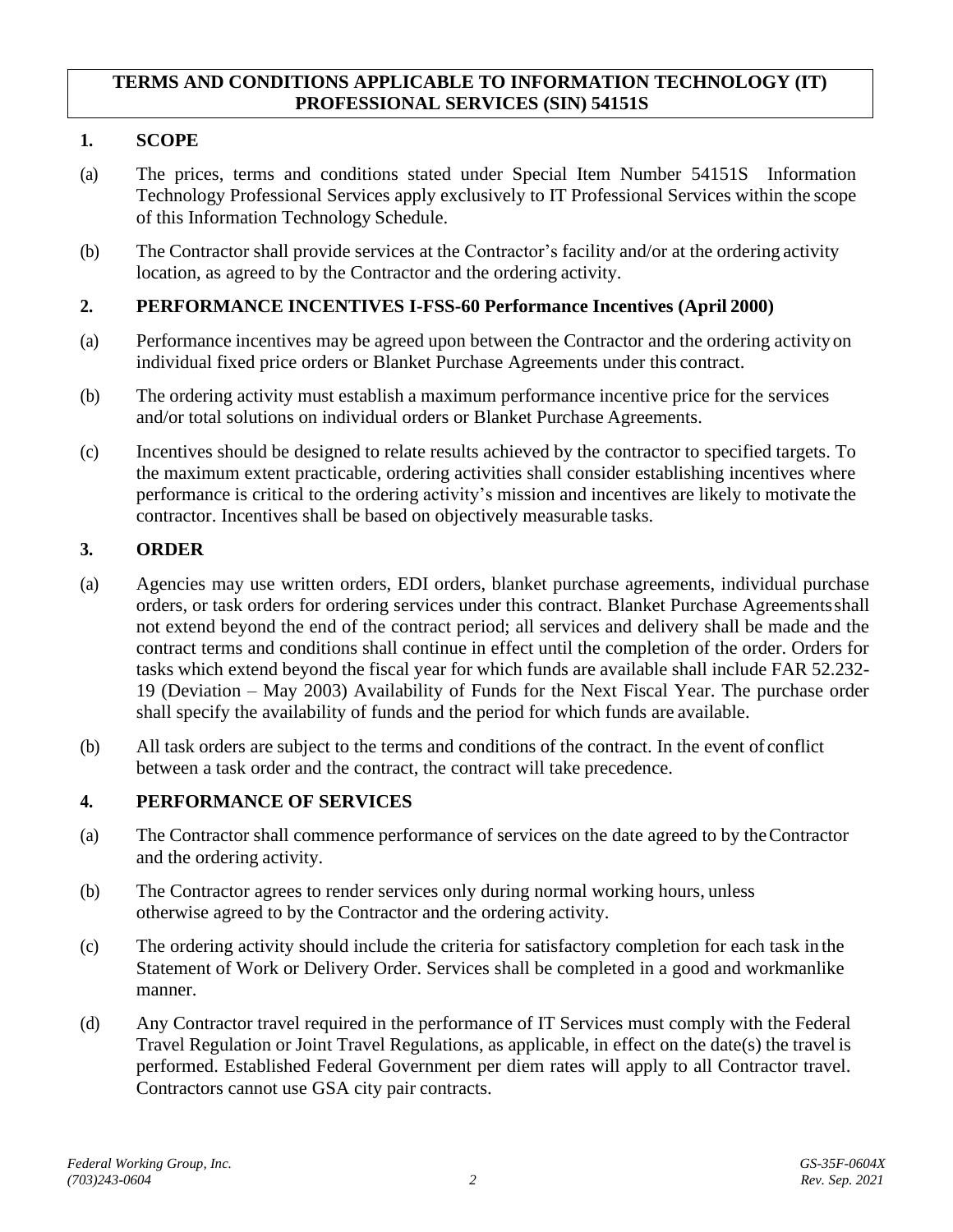# **5. STOP-WORK ORDER (FAR 52.242-15) (AUG 1989**)

- (a) The Contracting Officer may, at any time, by written order to the Contractor, require the Contractor to stop all, or any part, of the work called for by this contract for a period of 90 days after the order is delivered to the Contractor, and for any further period to which the partiesmay agree. The order shall be specifically identified as a stop-work order issued under this clause. Upon receipt of the order, the Contractor shall immediately comply with its terms and take all reasonable steps to minimize the incurrence of costs allocable to the work covered by the order during the period of work stoppage. Within a period of 90 days after a stop-work is delivered to the Contractor, or within any extension of that period to which the parties shall have agreed, the Contracting Officer shall either-
	- 1. Cancel the stop-work order; or
	- 2. Terminate the work covered by the order as provided in the Default, or the Termination for Convenience of the Government, clause of this contract.
- (b) If a stop-work order issued under this clause is canceled or the period of the order or any extension thereof expires, the Contractor shall resume work. The Contracting Officer shall make an equitable adjustment in the delivery schedule or contract price, or both, and the contract shall be modified, in writing, accordingly, if-
	- 1. The stop-work order results in an increase in the time required for, or in the Contractor's cost properly allocable to, the performance of any part of this contract; and
	- 2. The Contractor asserts its right to the adjustment within 30 days after the end of the period of work stoppage; provided that, if the Contracting Officer decides the facts justify the action, the Contracting Officer may receive and act upon the claim submitted at any time before final payment under this contract.
- (c) If a stop-work order is not canceled and the work covered by the order is terminated for the convenience of the Government, the Contracting Officer shall allow reasonable costsresulting from the stop-work order in arriving at the termination settlement.
- (d) If a stop-work order is not canceled and the work covered by the order is terminated for default, the Contracting Officer shall allow, by equitable adjustment or otherwise, reasonable costs resulting from the stop-work order.

# **6. INSPECTION OF SERVICES**

In accordance with FAR 52.212-4 CONTRACT TERMS AND CONDIDTIONS—COMMERCIAL ITEMS (MAR 2009) (DEVIATION I-FEB 2007) for Firm-Fixed Price orders and FAR 52.212-4 CONTRACT TERMS AND CONDITIONS-COMMERCIAL ITEMS (MAR 2009) (ALTERNATE I-OCT 2008) (DEVIATION I- FEB 2007) applies to Time-and-Materials and Labor-Hour Contracts orders placed under this contract.

# **7. RESPONSIBILITIES OF THE CONTRACTOR**

The Contractor shall comply with all laws, ordinances, and regulations (Federal, State, City, or otherwise) covering work of this character. If the end product of a task order is software, then FAR 52.227-14 (Dec 2007) Rights in Data – General, may apply.

# **8. RESPONSIBILITIES OF THE ORDERING ACTIVITY**

Subject to security regulations, the ordering activity shall permit Contractor access to all facilities necessary to perform the requisite IT Services.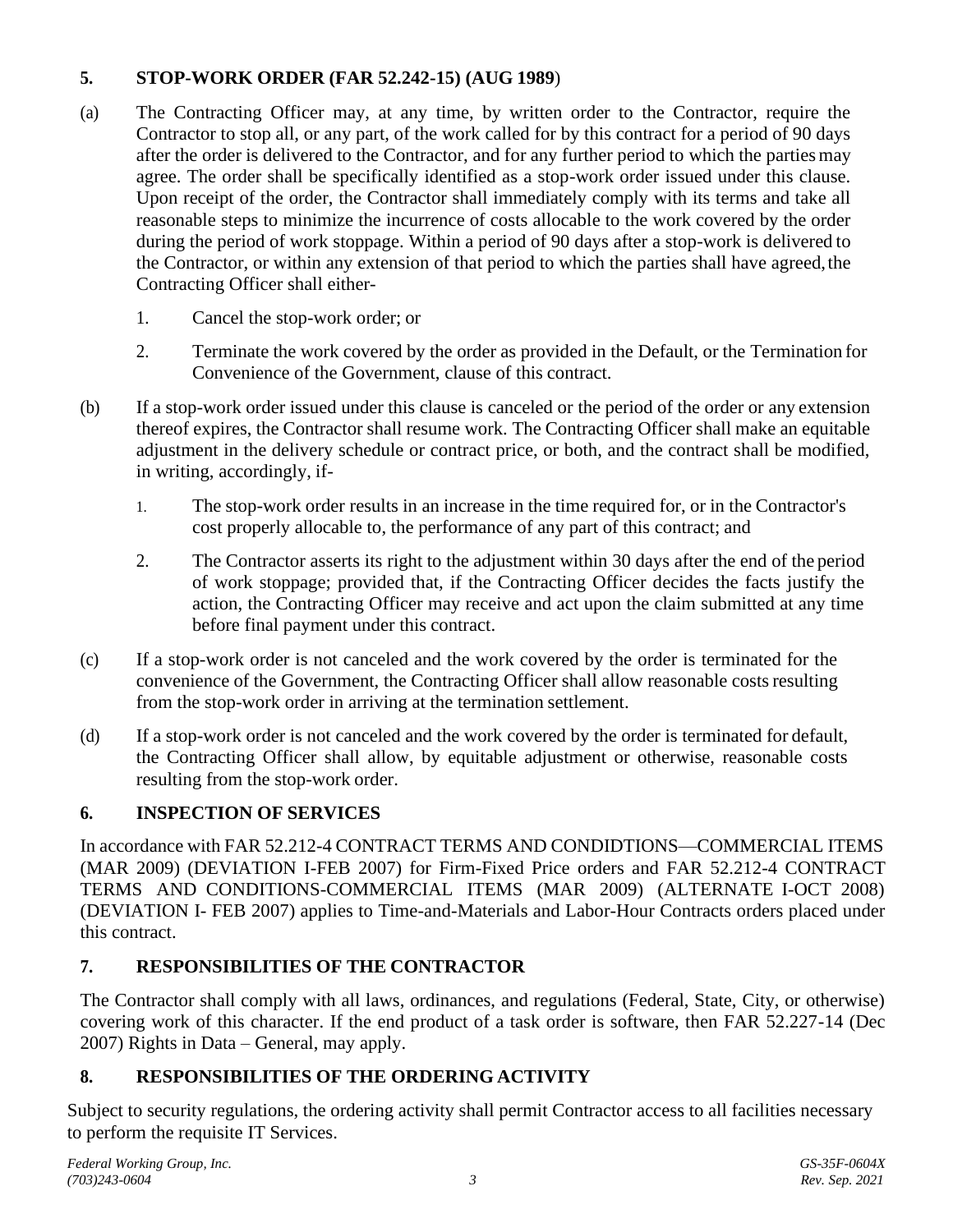# **9. INDEPENDENT CONTRACTOR**

All IT Professional Services performed by the Contractor under the terms of this contract shall be as an independent Contractor, and not as an agent or employee of the ordering activity.

# **10. ORGANIZATIONAL CONFLICTS OF INTEREST**

(a) Definitions.

"Contractor" means the person, firm, unincorporated association, joint venture, partnership, or corporation that is a party to this contract.

"Contractor and its affiliates" and "Contractor or its affiliates" refers to the Contractor, its chief executives, directors, officers, subsidiaries, affiliates, subcontractors at any tier, and consultants and any joint venture involving the Contractor, any entity into or with which the Contractor subsequently merges or affiliates, or any other successor or assignee of the Contractor.

An "Organizational conflict of interest" exists when the nature of the work to be performed under a proposed ordering activity contract, without some restriction on ordering activities by the Contractor and its affiliates, may either (i) result in an unfair competitive advantage to the Contractor or its affiliates or

(ii) impair the Contractor's or its affiliates' objectivity in performing contract work.

(b) To avoid an organizational or financial conflict of interest and to avoid prejudicing the best interests of the ordering activity, ordering activities may place restrictions on the Contractors, its affiliates, chief executives, directors, subsidiaries and subcontractors at any tier when placing orders against schedule contracts. Such restrictions shall be consistent with FAR 9.505 and shall be designed to avoid, neutralize, or mitigate organizational conflicts of interest that might otherwise exist in situations related to individual orders placed against the schedule contract. Examples of situations, which may require restrictions, are provided at FAR 9.508.

# **11. INVOICES**

The Contractor, upon completion of the work ordered, shall submit invoices for IT Professional Services. Progress payments may be authorized by the ordering activity on individual orders if appropriate. Progress payments shall be based upon completion of defined milestones or interim products. Invoices shall be submitted monthly for recurring services performed during the preceding month.

# **12. PAYMENTS**

For firm-fixed price orders the ordering activity shall pay the Contractor, upon submission of proper invoices or vouchers, the prices stipulated in this contract for service rendered and accepted. Progress payments shall be made only when authorized by the order. For time-and-materials orders, the Payments under Time-and-Materials and Labor-Hour Contracts at FAR 52.212-4 (MAR 2009), (Alternate I – OCT 2008) (Deviation I – FEB 2007) applies to time-and-materials orders placed under this contract. For laborhour orders, the Payment under Time-and-Materials and Labor-Hour Contracts at FAR 52.212-4 (MAR 2009), (Alternate I – OCT 2008) (Deviation I – FEB 2007) applies to labor-hour orders placed under this contract. 52.216-31 (FEB 2007) Time-and-Materials/Labor-Hour Proposal Requirements**—** Commercial Item Acquisition as prescribed in  $16.601(e)(3)$ , insert the following provision:

- (a) The Government contemplates award of a Time-and-Materials or Labor-Hour type of contract resulting from this solicitation.
- (b) The offeror must specify fixed hourly rates in its offer that include wages, overhead, general and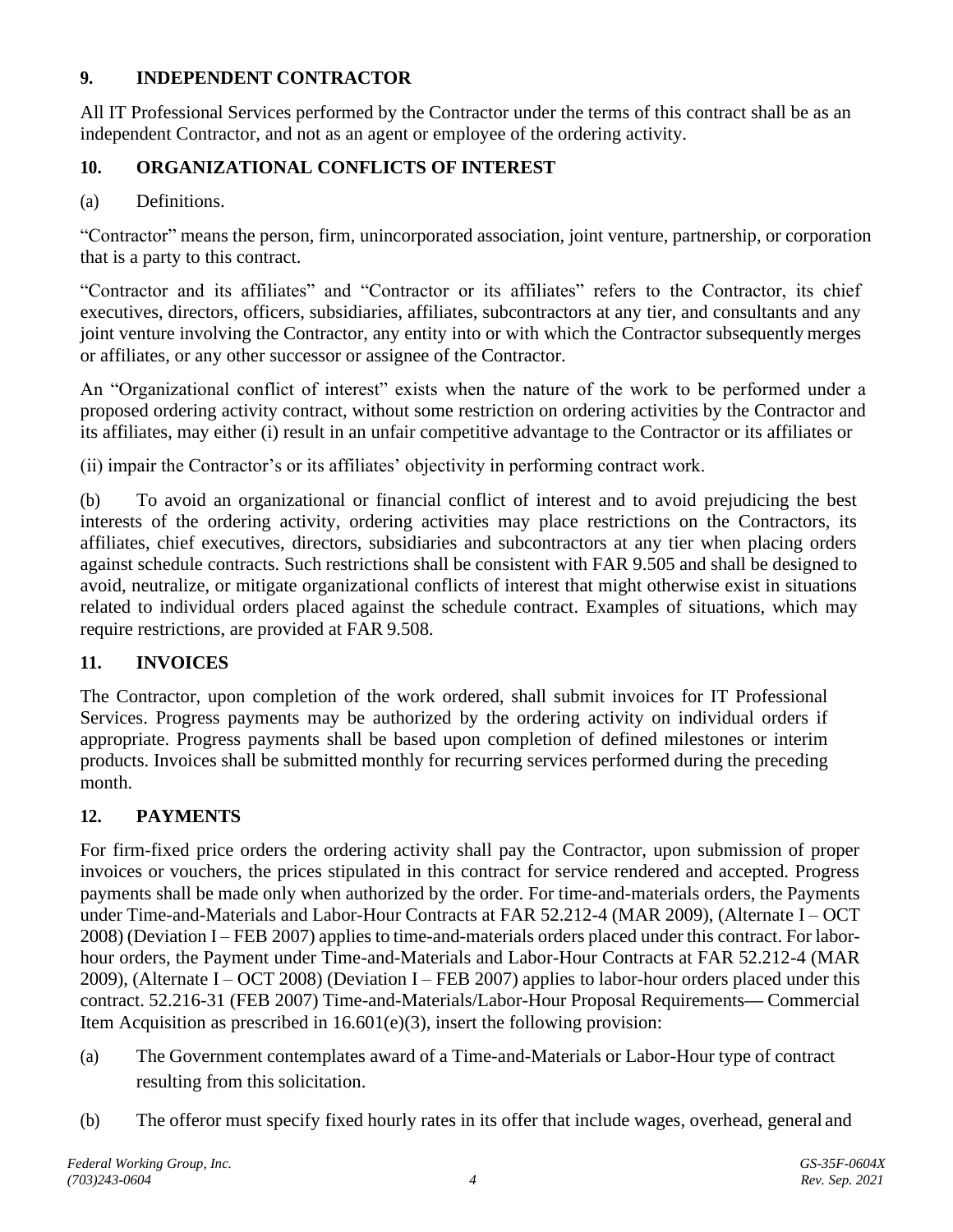administrative expenses, and profit. The offeror must specify whether the fixed hourly rate for each labor category applies to labor performed by:

- 1. The offeror;
- 2. Subcontractors; and/or
- 3. Divisions, subsidiaries, or affiliates of the offeror under a common control.

# **13. RESUMES**

Resumes shall be provided to the GSA Contracting Officer or the user ordering activity upon request.

# **14. INCIDENTAL SUPPORT COSTS**

Incidental support costs are available outside the scope of this contract. The costs will be negotiated separately with the ordering activity in accordance with the guidelines set forth in the FAR.

# **15. APPROVAL OF SUBCONTRACTS**

The ordering activity may require that the Contractor receive, from the ordering activity's Contracting Officer, written consent before placing any subcontract for furnishing any of the work called for in a task order.

# **16. DESCRIPTION OF IT PROFESSIONAL SERVICES AND PRICING**

- (a) Please refer to information provided on the following pages: Hourly Rates, pages 6
- (b) Labor Category Descriptions, pages 7-10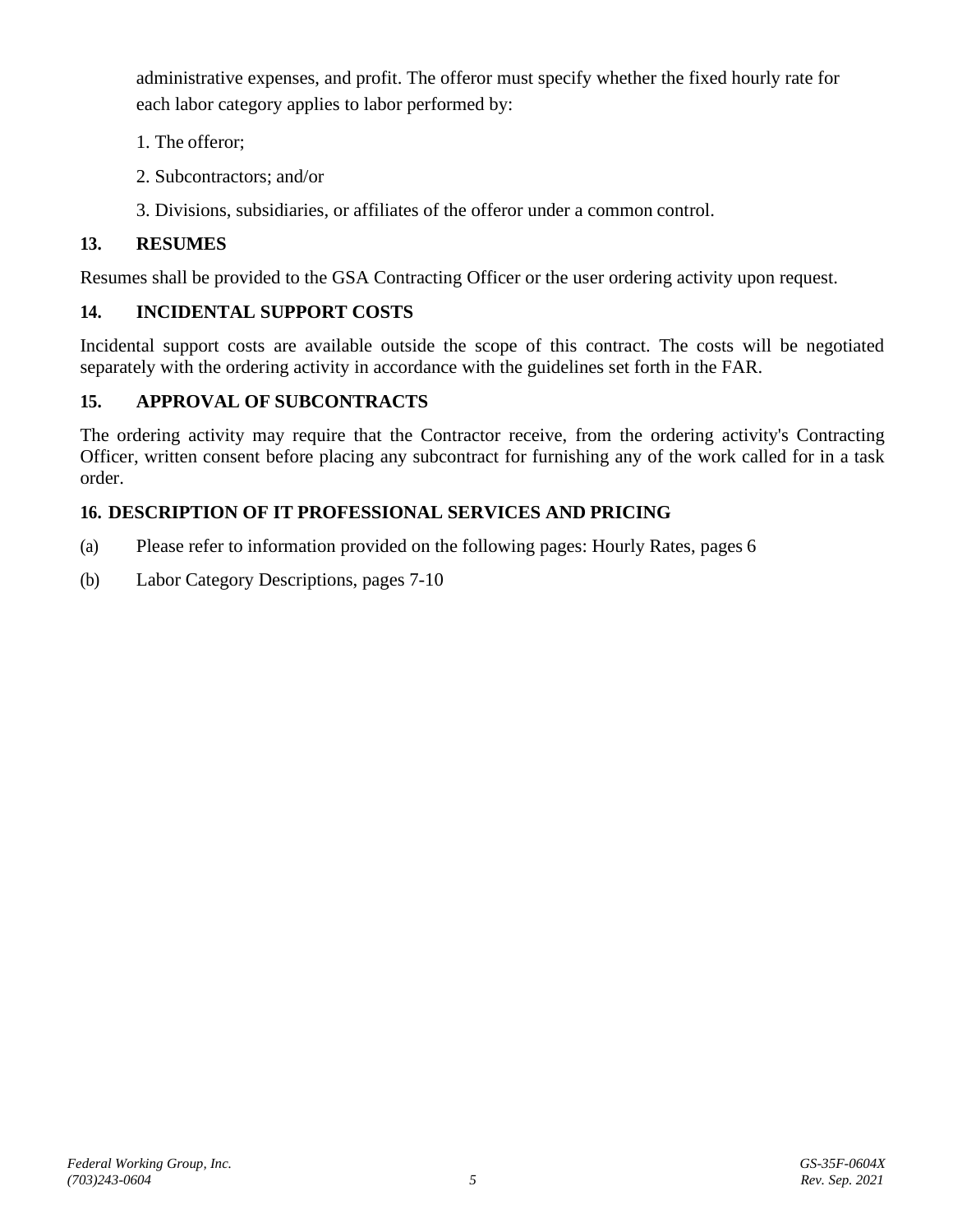# **AUTHORIZED INOFRMATION TECHNOLOGY PROFESSIONAL SERVICES PRICELIST**

The IT services price lists for all performance periods are presented on the following pages. Following the price lists, there are detailed descriptions of the service labor categories offered.

| <b>Line Item</b> | <b>Labor Category</b>              | 09/2021-09/2022 |  |
|------------------|------------------------------------|-----------------|--|
|                  | Senior IT Subject Matter Expert    | 178.07<br>\$    |  |
| $\overline{2}$   | <b>Expert Consultant III</b>       | 160.43<br>\$    |  |
| 3                | <b>Expert Consultant II</b>        | \$<br>145.09    |  |
| 4                | <b>Expert Consultant I</b>         | 108.31<br>\$    |  |
| 5                | Project Manager                    | \$<br>115.47    |  |
| 6                | <b>Technical Manager</b>           | \$<br>101.16    |  |
| 7                | <b>Systems Engineer III</b>        | \$<br>97.59     |  |
| 8                | <b>Systems Engineer II</b>         | \$<br>80.03     |  |
| 9                | Systems Engineer I                 | \$<br>66.36     |  |
| 10               | <b>IT Project Administrator II</b> | \$<br>61.30     |  |
|                  | <b>IT Project Administrator I</b>  | \$<br>45.98     |  |

| <b>Line Item</b> | <b>Labor Category</b>           | 09/2022-0920/23 |        |
|------------------|---------------------------------|-----------------|--------|
| 1                | Senior IT Subject Matter Expert | \$              | 182.34 |
| $\overline{2}$   | <b>Expert Consultant III</b>    |                 | 164.28 |
| 3                | <b>Expert Consultant II</b>     | \$              | 148.57 |
| 4                | <b>Expert Consultant I</b>      | \$              | 110.91 |
| 5                | Project Manager                 | \$              | 118.24 |
| 6                | <b>Technical Manager</b>        | \$              | 103.59 |
|                  | <b>Systems Engineer III</b>     | \$              | 99.93  |
| 8                | <b>Systems Engineer II</b>      | \$              | 81.95  |
| 9                | <b>Systems Engineer I</b>       | \$              | 67.95  |
| 10               | IT Project Administrator II     | S               | 62.77  |
|                  | IT Project Administrator I      |                 | 47.08  |

| <b>Line Item</b>            | <b>Labor Category</b>           | 09/2023-09/2024 |        |
|-----------------------------|---------------------------------|-----------------|--------|
|                             | Senior IT Subject Matter Expert |                 | 186.72 |
| $\mathcal{D}_{\mathcal{A}}$ | <b>Expert Consultant III</b>    |                 | 168.22 |
| 3                           | <b>Expert Consultant II</b>     |                 | 152.14 |
|                             | <b>Expert Consultant I</b>      |                 | 113.57 |
|                             | Project Manager                 |                 | 121.08 |
|                             | <b>Technical Manager</b>        |                 | 106.07 |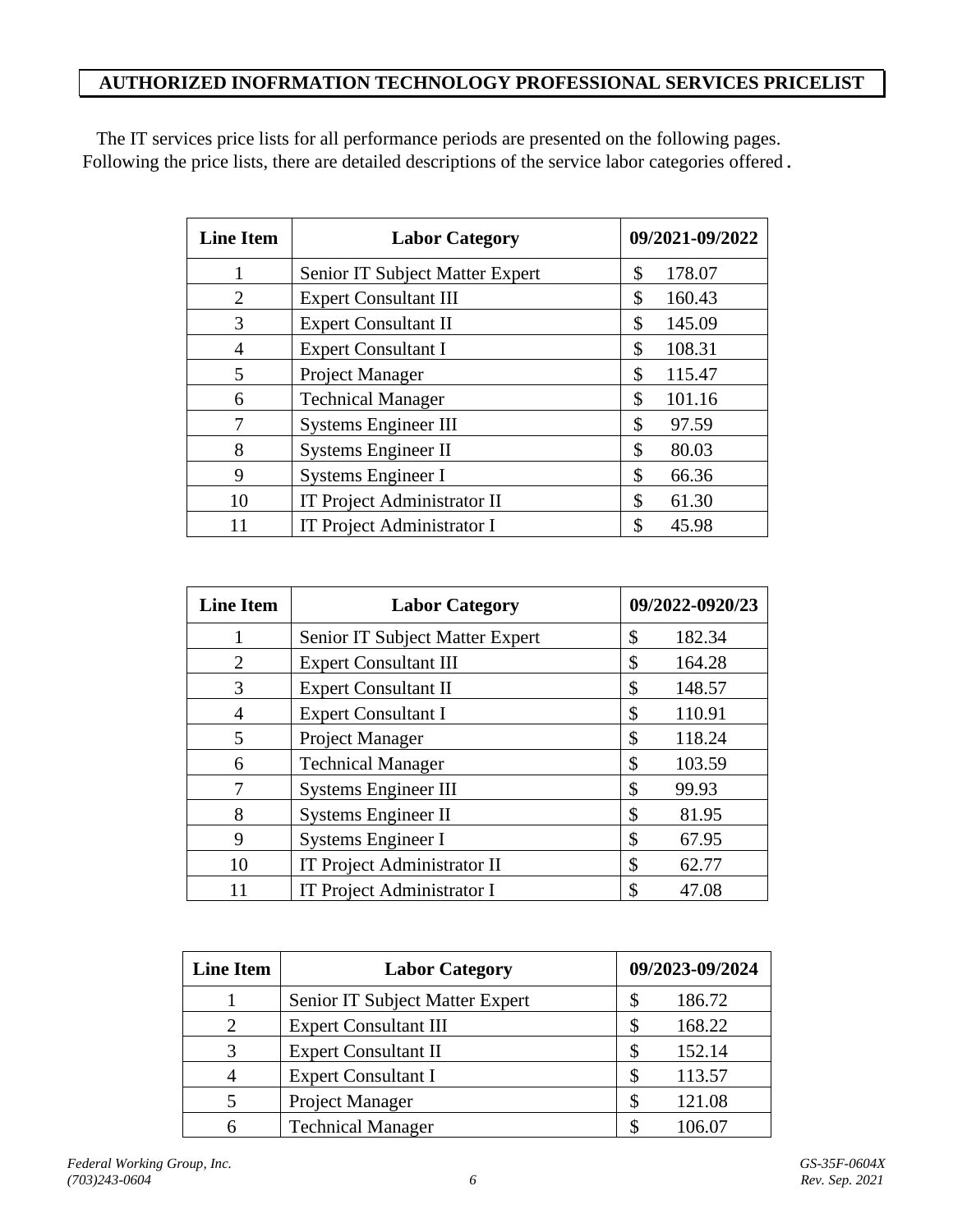|    | <b>Systems Engineer III</b> | 102.33 |
|----|-----------------------------|--------|
|    | Systems Engineer II         | 83.92  |
|    | Systems Engineer I          | 69.58  |
| 10 | IT Project Administrator II | 64.28  |
|    | IT Project Administrator I  |        |

| <b>Line Item</b> | <b>Labor Category</b>              | 09/2024-09/2025 |        |
|------------------|------------------------------------|-----------------|--------|
|                  | Senior IT Subject Matter Expert    | \$              | 191.20 |
| $\overline{2}$   | <b>Expert Consultant III</b>       | \$              | 172.26 |
| 3                | <b>Expert Consultant II</b>        | \$              | 155.79 |
| 4                | <b>Expert Consultant I</b>         | \$              | 116.30 |
| 5                | Project Manager                    | \$              | 123.98 |
| 6                | <b>Technical Manager</b>           | \$              | 108.62 |
|                  | <b>Systems Engineer III</b>        | \$              | 104.79 |
| 8                | Systems Engineer II                | \$              | 85.93  |
| 9                | Systems Engineer I                 | \$              | 71.25  |
| 10               | <b>IT Project Administrator II</b> | \$              | 65.82  |
| 11               | IT Project Administrator I         | \$              | 49.37  |

| <b>Line Item</b>      | <b>Labor Category</b>             | 09/2025-09/2026 |        |
|-----------------------|-----------------------------------|-----------------|--------|
|                       | Senior IT Subject Matter Expert   | \$              | 195.79 |
| $\mathcal{D}_{\cdot}$ | <b>Expert Consultant III</b>      | \$              | 176.39 |
| 3                     | <b>Expert Consultant II</b>       | \$              | 159.53 |
| 4                     | <b>Expert Consultant I</b>        | \$              | 119.09 |
| 5                     | Project Manager                   | \$              | 126.96 |
| 6                     | <b>Business Systems Analyst</b>   | \$              | 111.23 |
|                       | <b>Systems Engineer III</b>       | \$              | 107.30 |
| 8                     | <b>Systems Engineer II</b>        | \$              | 87.99  |
| 9                     | Systems Engineer I                | \$              | 72.96  |
| 10                    | IT Project Administrator II       | \$              | 67.40  |
|                       | <b>IT Project Administrator I</b> | S               | 50.56  |

Note 1: Any contractor travel required in the performance of this contract and orders placed hereunder must comply with the Joint Travel Regulations, as applicable, in effect on the date(s) the travel is performed. Established Federal Government per diem rates will apply to all contractor travel. Contractors cannot use GSA city pair contracts. The contractor shall not add the Industrial Funding Fee onto travel costs.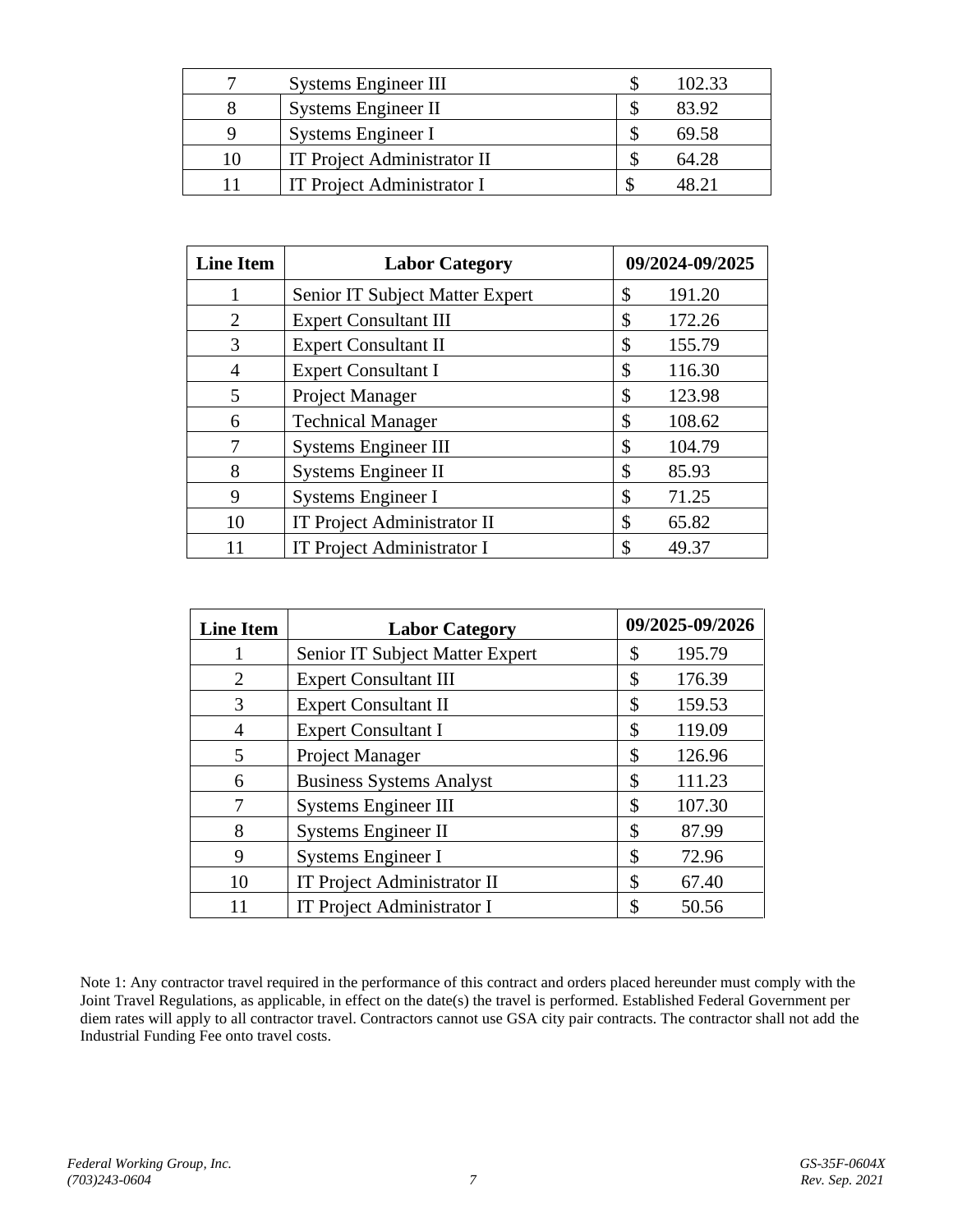# **1. SENIOR IT SUBJECT MATTER EXPERT INOFRMATION TECHNOLOGY PROFESSIONAL SERVICES LABOR CATEGORY**

- (a) Minimum/General Experience: Requires over 15 years' experience supporting information technology projects, with over 5 years providing specialized IT consulting services expertise. Performs highly specialized and specific technical consulting related to cuttingedge technologies, tools, and techniques. Serves as a top level technical or functional expert supporting special projects and initiatives. Maintains a strong awareness of technical trends in information technology and associated consulting "bestpractices".
- (b) Functional Responsibility: Providing short term support or expertise on assessment and integration of a particular technology, product, tool, technique, or framework, for example, planning for the integration of an IT infrastructure enterprise monitoring tool, assessing agile development project management tools, migrating to an upgraded knowledge management system, or designing IT security compliance and certification strategies.
- (c) Minimum Education: Advanced degree and/or relevant specialized certifications related to areas of technical expertise. Training related to IT consulting services, such as organization change management or IT service management frameworks is highly desirable.

# **2. EXPERT CONSULTANT III**

- (a) Minimum/General Experience: Requires over 15 years' experience in one or more specialized aspect of computerized information systems (for example, IT security, IT project management, etc.), including at least seven years of experience in the relevant area of specialization.
- (b) Functional Responsibility: Duties may include providing expert services and leadership in specialized technical areas and business practices related to computerized information systems, generally providing technical expertise in application of state-of-the-art information technology and associated business processes.
- (c) Minimum Education: Master's degree or an additional two years general information technology experience. If the area of expertise is new state-of-the-art computer technology, experience must be consistent with the age of the technology. Vendor certification in computerized information system development project management, RDBMS, development language, telecommunication technology, or other specialty may be substituted for advanced degree or experience requirements.

# **3. EXPERT CONSULTANT II**

- (a) Minimum/General Experience: Requires over 15 years' experience in one or more specialized aspect of computerized information systems (for example, IT security, IT project management, etc.), including at least seven years of experience in the relevant area of specialization.
- (b) Functional Responsibility: Duties will include providing expert services and leadership in specialized technical areas, generally providing technical expertise in state-of-the- art information technology.
- (c) Minimum Education: Master's degree or an additional two years general IT experience. If the area of expertise is new state-of-the-art technology, experience must be consistent with the age of the technology. Vendor certification in RDBMS, development language, or telecommunication technology may be substituted for advanced degree or experience requirements.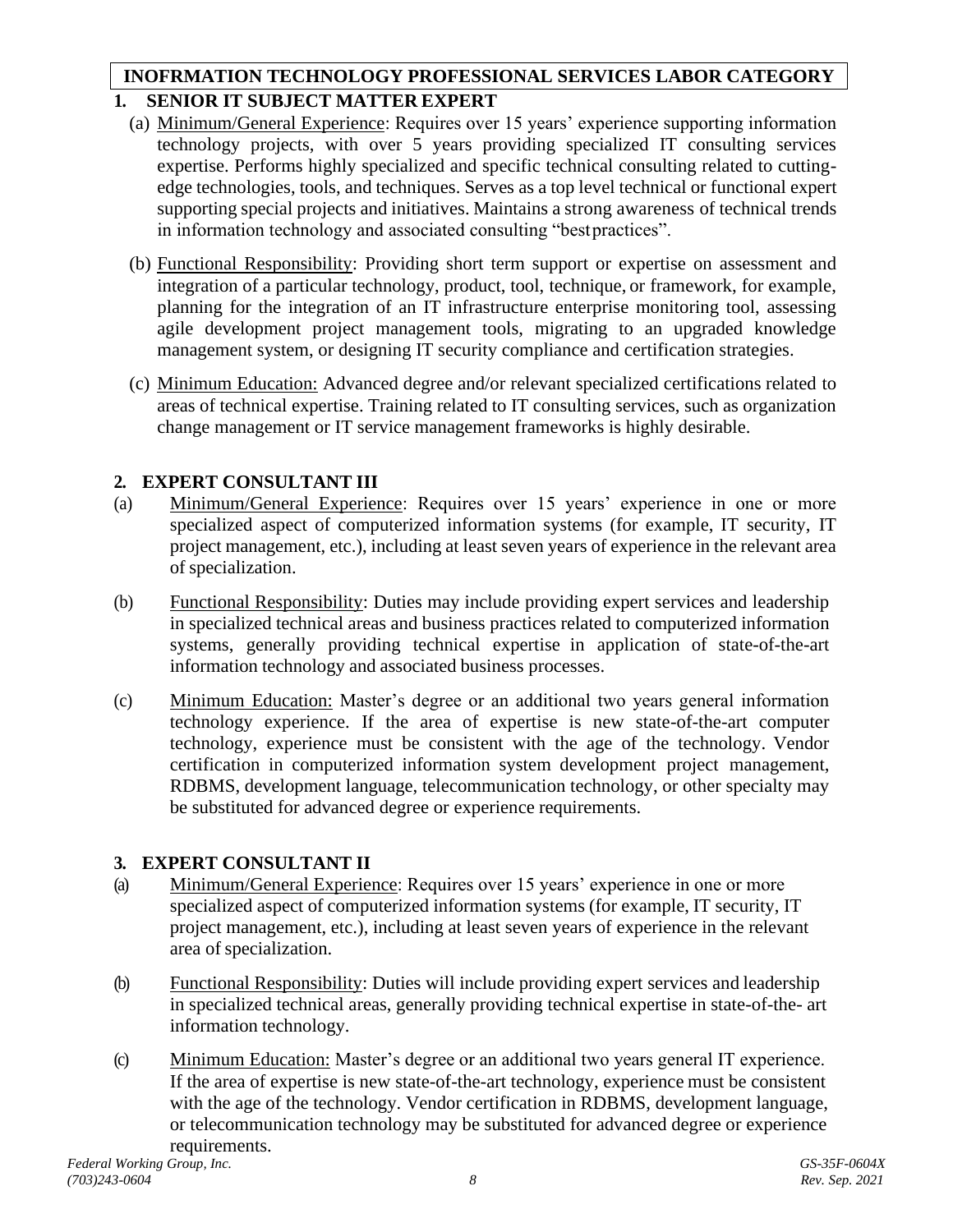# **4. EXPERT CONSULTANT I**

- (a) Minimum/General Experience: Requires 10 years' experience in information systems, including five years of specialized experience providing state-of-the- art solutions in information systems technology.
- (b) Functional Responsibility: Duties will include providing expert services and leadership in specialized technical areas, generally providing technical expertise in state-of-the- art information technology.
- (c) Minimum Education: Master's degree (or an additional two years general IT experience). If the area of expertise is new state-of-the-art technology, experience must be consistent with the age of the technology. Vendor certification in RDBMS, development language, or telecommunication technology may be substituted for advanced degree or experience requirements.

### **5. PROJECT MANAGER**

- (a) Minimum/General Experience: Requires 10 years' experience in managing information technology programs
- (b) Functional Responsibility: Duties will include contract management, project management, and working with the customer to determine project requirements for information technology.
- (c) Minimum Education: Bachelor's degree (or an additional four years general IT experience). Relevant experience includes, but is not limited to, experience in managing projects, contracts, funds, and resources

# **6. TECHNICAL MANAGER**

- (a) Minimum/General Experience: Requires seven years' experience. Relevant experience includes, but is not limited to, progressive hardware/software development experience and management of task orders and/or contracts.
- (b) Functional Responsibility: Duties will include managing technical areas of projects and serving as the focal point for questions about information technology projects.
- (c) Minimum Education: Bachelor's degree (or an additional four years general IT experience).

# **7. SYSTEMS ENGINEER III**

- (a) Minimum/General Experience: Requires seven years' experience. Relevant experience includes, but is not limited to, analysis and design of complex systems applications, such as web-based systems; use of programming languages; knowledge of database management systems; and software development management experience.
- (b) Functional Responsibility: Duties will include performing, leading, and coordinating activities for the development of complex information technology systems in one ormore of the following areas: requirements analysis, design analysis, design, programming, software integration, documentation, test and evaluation, and other technical tasks.
- (c) Minimum Education: Bachelor's degree or an additional four years general IT experience.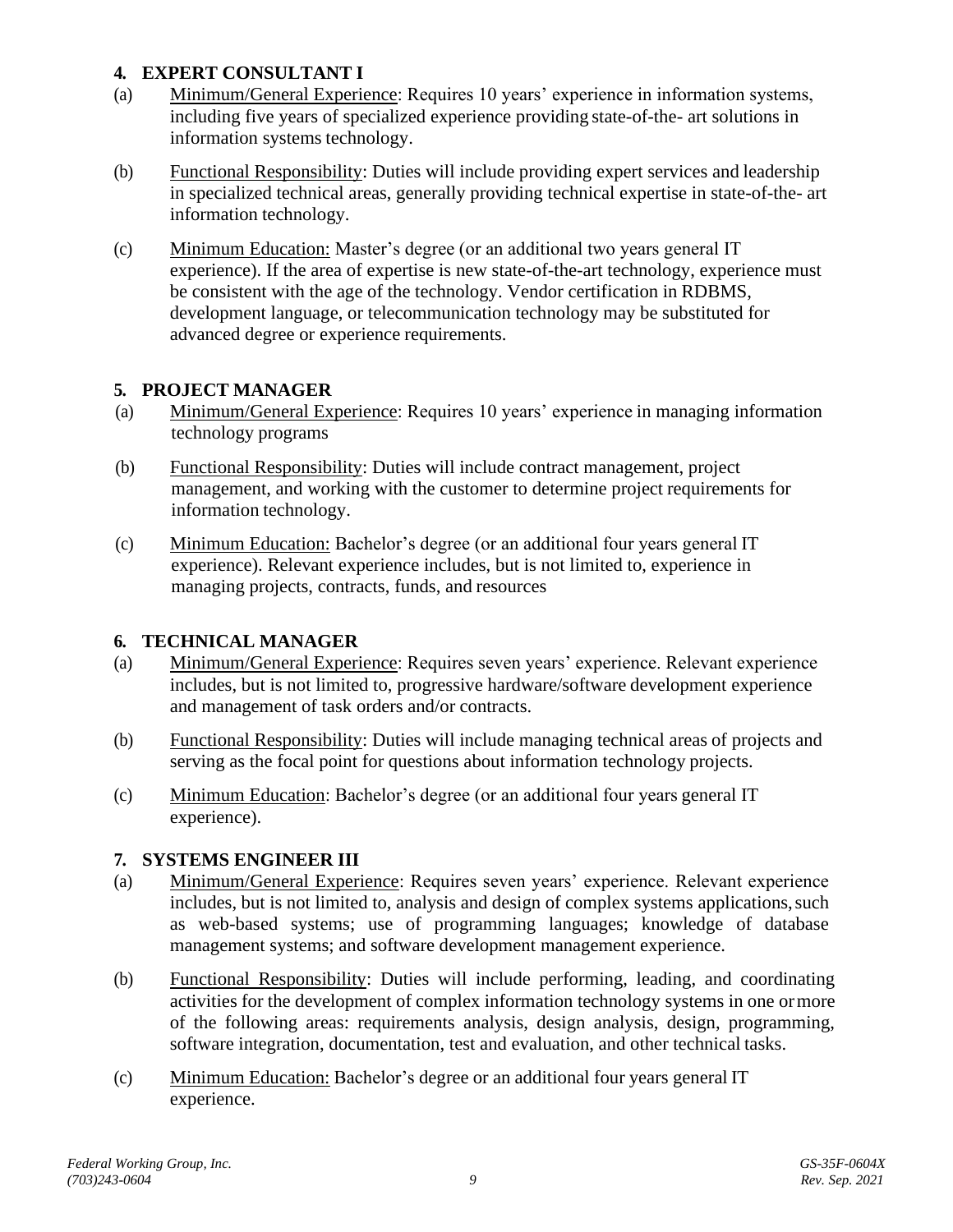## **8. SYSTEMS ENGINEER II**

- (a) Minimum/General Experience: Requires five years' experience. Relevant experience includes, but is not limited to, analysis and design of complex systems applications, such as web-based systems; use of programming languages; knowledge of database management systems; and software development management experience.
- (b) Functional Responsibility: Duties will include performing, leading, and coordinating activities for the development of complex information technology systems in one ormore of the following areas: requirements analysis, design analysis, design, programming, software integration, documentation, test and evaluation, and other technical tasks.
- (c) Minimum Education: Bachelor's degree or an additional four years general IT experience.

### **9. SYSTEMS ENGINEER I**

- (a) Minimum/General Experience: Requires one year experience. Relevant experience includes, but is not limited to, analysis and design of complex systems applications, such as web-based systems; use of programming languages; knowledge of database management systems; and software development management experience.
- (b) Functional Responsibility: Duties will include performing, leading, and coordinating activities for the development of complex information technology systems in one ormore of the following areas: requirements analysis, design analysis, design, programming, software integration, documentation, test and evaluation, and other technical tasks.
- (c) Minimum Education: A Bachelor's degree or an additional four years general IT experience.

#### **10. IT PROJECT ADMINISTRATOR II**

- (a) Minimum/General Experience: Requires at least three (3) years of priorspecialized work experience in IT project administration, including demonstrated skills with office automation and management information tools used under IT projects.
- (b) Functional Responsibility: Provides IT project administration or IT system administration/operation with minimal direction. Applies, administers, or operates appropriate office automation and management information tools in the creation, acquisition, entry, conversion, manipulation, storage, or retrieval of information, documents, or other project artifacts. Communicates and coordinates effectively and independently with IT project team members.
- (c) Minimum Education: Post-secondary degree, such as an Associate's or Bachelor's, equivalent technical training and/or certification, or an additional two to four year's specialized experience.

#### **11. IT PROJECT ADMINISTRATOR I**

- (a) Minimum/General Experience: Requires at least one (1) year of prior specialized work experience in IT project administration. Facility with common office automation and management information tools and experience supporting IT projects is desirable.
- (b) Functional Responsibility: Provides IT project administration or IT system administration/operation. Applies, administers, or operates appropriate office automation and management information tools in the creation, acquisition, entry, conversion,